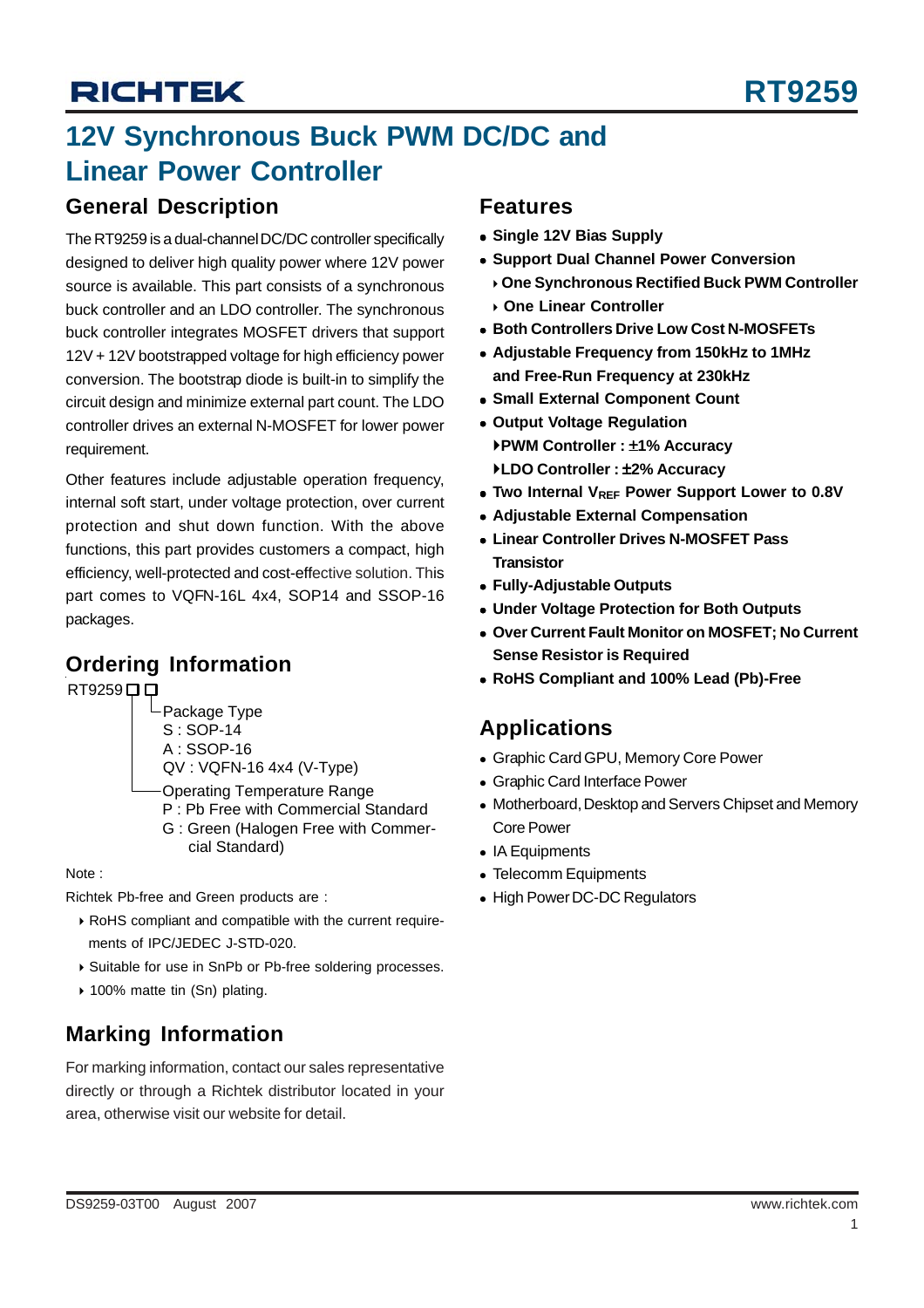

## **Pin Configurations**

### (TOP VIEW)



## **Typical Application Circuit**



## **Functional Pin Description**

| Pin No. |   |                             | <b>Pin Name</b> | <b>Pin Function</b>                                                                                                                                                                               |  |
|---------|---|-----------------------------|-----------------|---------------------------------------------------------------------------------------------------------------------------------------------------------------------------------------------------|--|
|         |   | RT9259□S RT9259□A RT9259PQV |                 |                                                                                                                                                                                                   |  |
|         |   | 15                          | <b>BOOT</b>     | Bootstrap supply for the upper gate driver. Connect the<br>bootstrap capacitor between BOOT pin and the PHASE pin.<br>The bootstrap capacitor provides the charge to turn on the<br>upper MOSFET. |  |
| 2       | 2 | 16                          | RT DIS          | Connect a resistor from RT_DIS to GND to set frequency. In<br>addition, if this pin is pulled down towards GND, it will disable<br>both regulator outputs until released.                         |  |
| 3       | 3 |                             | <b>COMP</b>     | Buck converter external compensation. This pin is used to<br>compensate the control loop of the buck converter.                                                                                   |  |
|         | 4 | 2                           | FB.             | Buck converter feedback voltage. This pin is the inverting input<br>of the PWM error amplifier. FB senses the switcher output<br>through an external resistor divider network.                    |  |
| 5       | 5 |                             | <b>DRV</b>      | Connect this pin to the gate of an external MOSFET. This pin<br>provides the drive for the linear regulator's pass MOSFET.                                                                        |  |

*To be continued*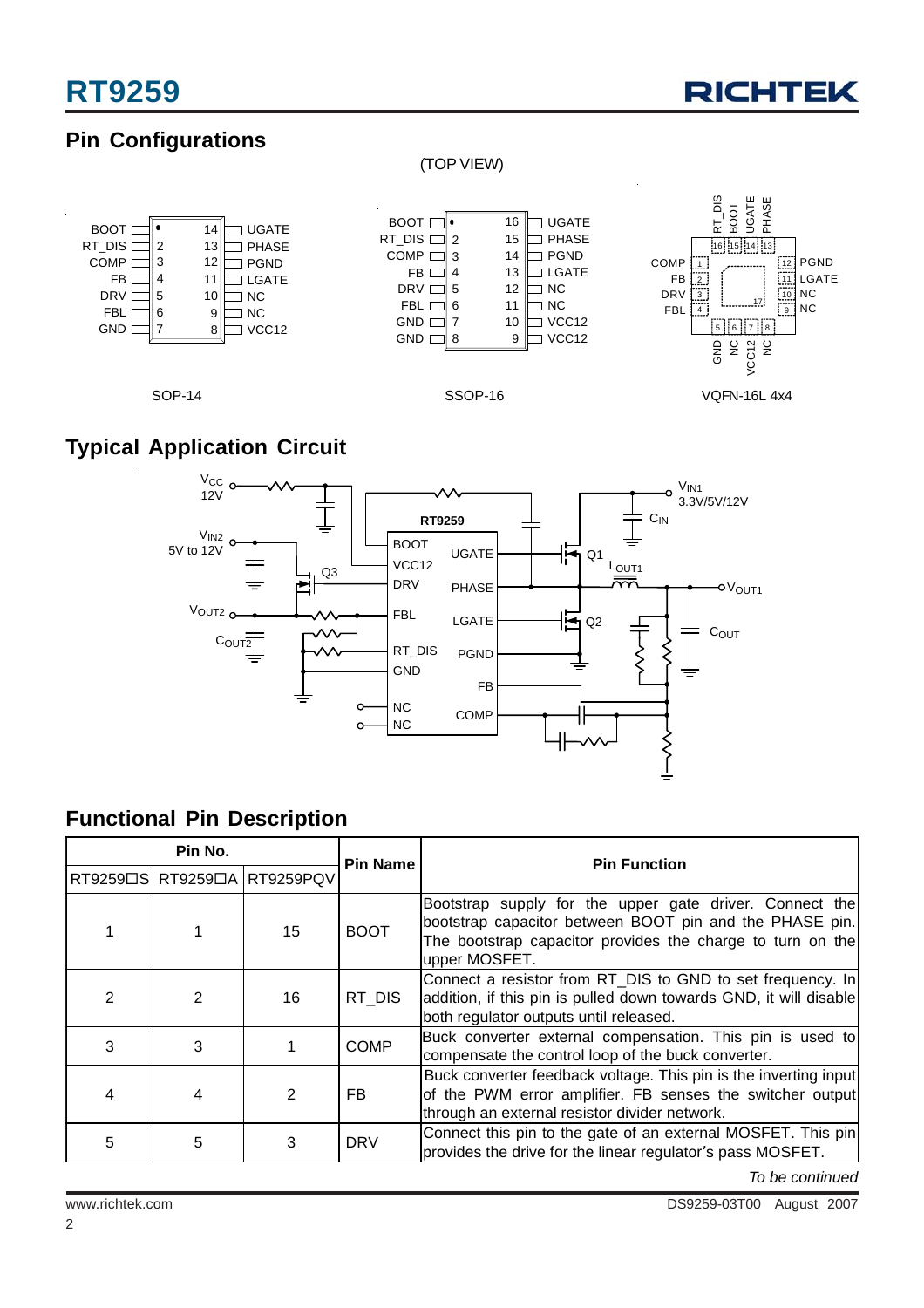| Pin No.         |                   |                                  |                   |                                                                                                                                                                                                                            |
|-----------------|-------------------|----------------------------------|-------------------|----------------------------------------------------------------------------------------------------------------------------------------------------------------------------------------------------------------------------|
|                 | RT9259□S RT9259□A | RT9259PQV                        | Pin Name          | <b>Pin Function</b>                                                                                                                                                                                                        |
| 6               | 6                 | 4                                | <b>FBL</b>        | Linear regulator feedback voltage. This pin is the inverting<br>input of the LDO error amplifier and protection monitor.<br>Connect this pin to an external resistor divider network of<br>the linear regulator.           |
| $\overline{7}$  | 7, 8              | 5                                | <b>GND</b>        | Ground.                                                                                                                                                                                                                    |
| 8               | 9, 10             | 7                                | VCC <sub>12</sub> | Connect this pin to a well-decoupled 12V bias supply. It is<br>also the positive supply for the lower gate driver, LGATE.                                                                                                  |
| 9, 10           | 11, 12            | 6, 8, 9, 10,<br>17 (Exposed Pad) | <b>NC</b>         | No Internal Connection.                                                                                                                                                                                                    |
| 11              | 13                | 11                               | <b>LGATE</b>      | Lower gate driver output. Connect to the gate of the<br>low-side power N-MOSFET. This pin is monitored by the<br>adaptive shoot-through protection circuitry to determine<br>when the lower MOSFET has turned off.         |
| 12 <sup>2</sup> | 14                | 12                               | <b>PGND</b>       | Power ground return for the lower gate driver.                                                                                                                                                                             |
| 13              | 15                | 13                               | <b>PHASE</b>      | Connect this pin to the source of the upper MOSFET and<br>the drain of the lower MOSFET. This pin is monitored by the<br>adaptive shoot-through protection circuitry to determine<br>when the upper MOSFET has turned off. |
| 14              | 16                | 14                               | <b>UGATE</b>      | Connect this pin to a well-decoupled 12V bias supply. It is<br>also the positive supply for the lower gate driver, LGATE.                                                                                                  |

### **Function Block Diagram**

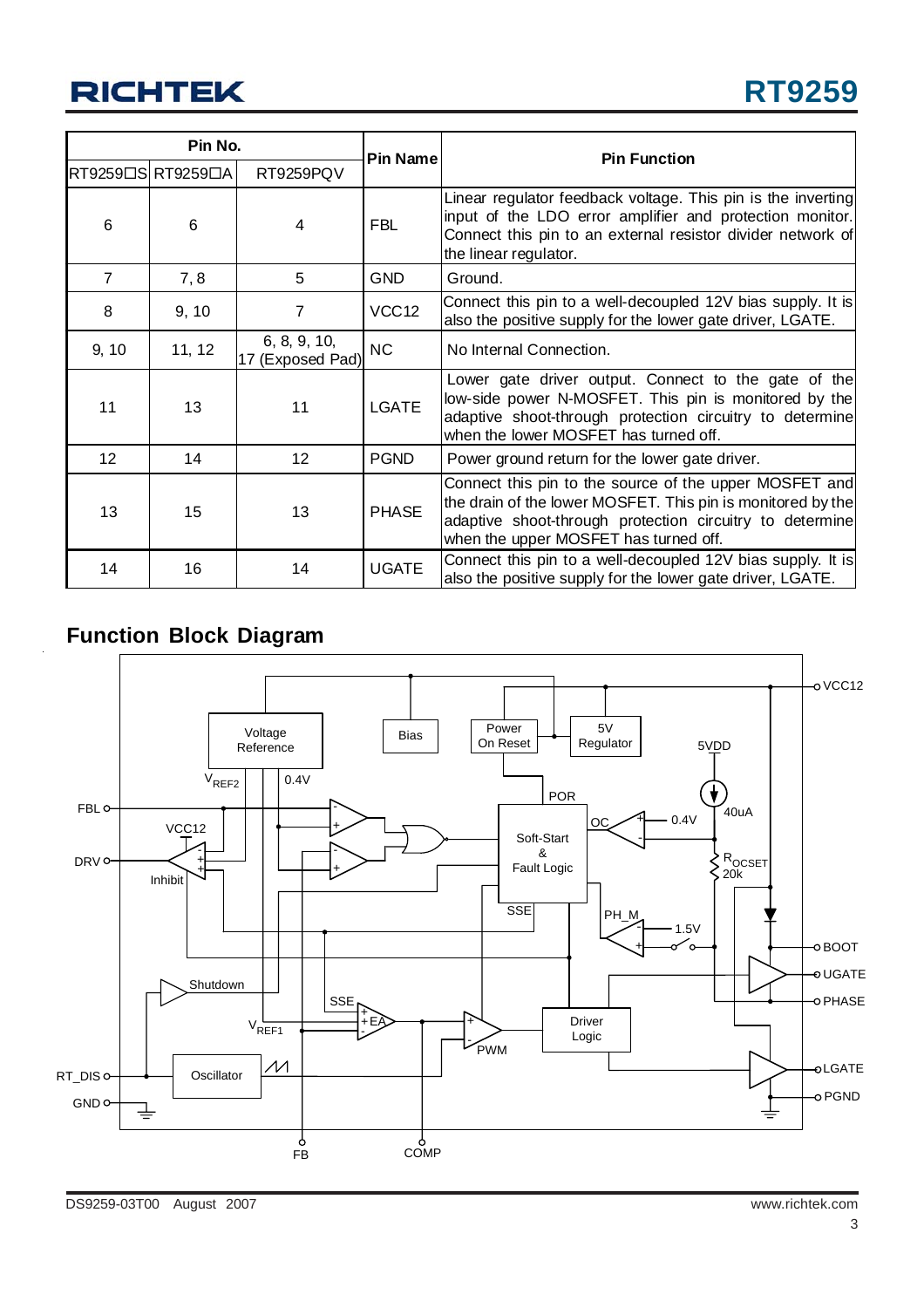

### **Absolute Maximum Ratings** (Note 1) • PHASE to GND • BOOT to GND • Power Dissipation,  $P_D @ T_A = 25^{\circ}C$ • Package Thermal Resistance (Note 2)

| • ESD Susceptibility (Note 3) |  |
|-------------------------------|--|
|                               |  |
|                               |  |

#### **Recommended Operating Conditions**  $(Note 4)$

### **Electrical Characteristics**

( $V_{CC}$  = 12V,  $T_A$  = 25°C unless otherwise specified)

| <b>Parameter</b>          | Symbol                    | <b>Test Conditions</b>   | Min           | Тур  | Max  | Unit |
|---------------------------|---------------------------|--------------------------|---------------|------|------|------|
| <b>Supply Input</b>       |                           |                          |               |      |      |      |
| Power Supply Voltage      | Vcc                       |                          | --            | 12   | 15   | V    |
| Power On Reset            | <b>V<sub>VCCRTH</sub></b> | $V_{CC}$ Rising          | 8.8           | 9.6  | 10.4 | V    |
| Power On Reset Hysteresis | <b>V<sub>VCCHYS</sub></b> |                          | 0.4           | 0.78 | 1.2  | V    |
| Power Supply Current      | <b>I</b> VCC              | <b>UGATE, LGATE Open</b> | $\sim$ $\sim$ | 3    | --   | mA   |

To be continued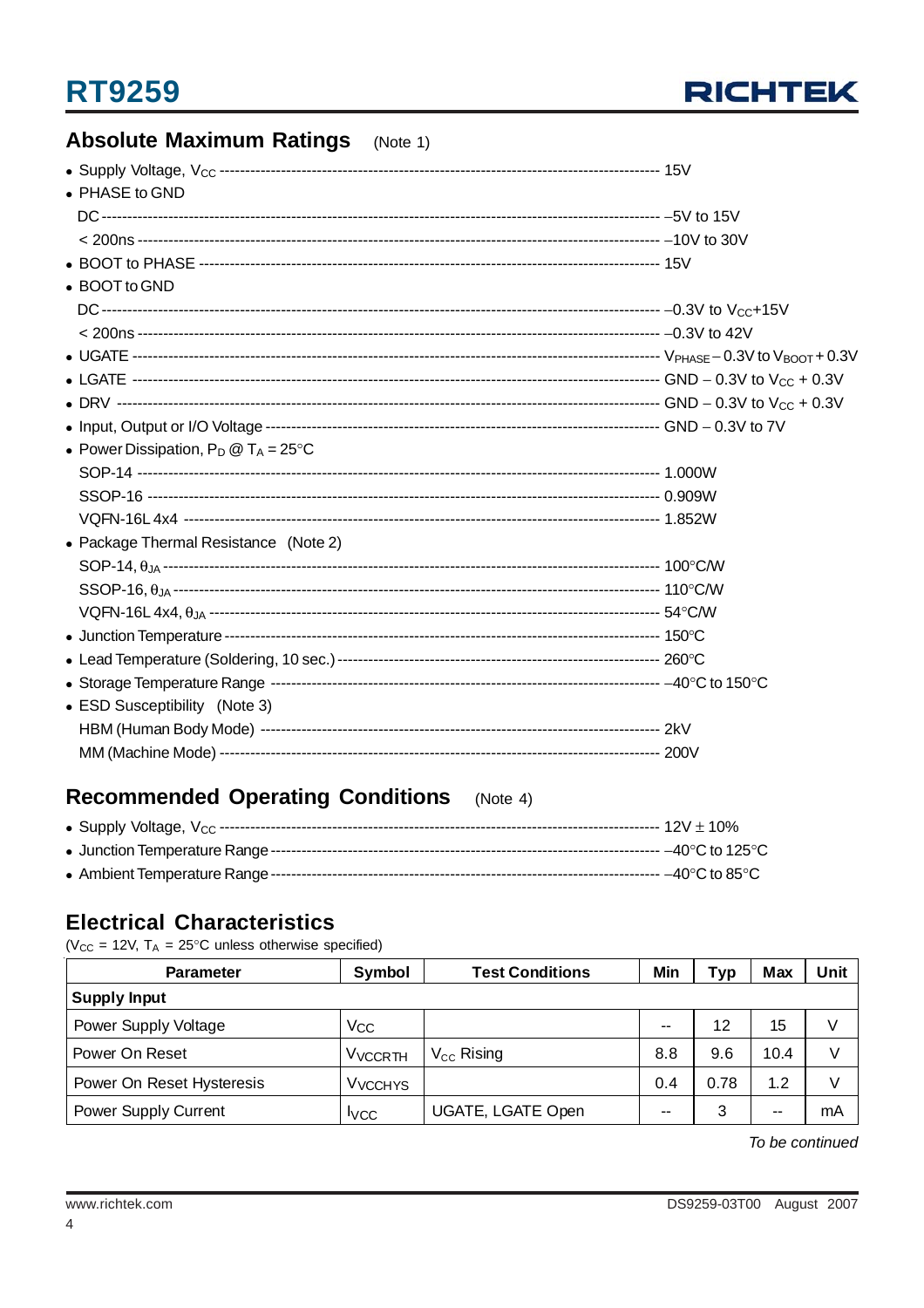| <b>RT9259</b> |  |  |
|---------------|--|--|
|               |  |  |

| <b>Parameter</b>                | Symbol                 | <b>Test Conditions</b>                                                                    | Min            | <b>Typ</b>              | <b>Max</b>              | Unit       |  |
|---------------------------------|------------------------|-------------------------------------------------------------------------------------------|----------------|-------------------------|-------------------------|------------|--|
| <b>Oscillator</b>               |                        |                                                                                           |                |                         |                         |            |  |
| <b>Free Running Frequency</b>   | fosc                   | $R_{RT} = 110k\Omega$                                                                     | 250            | 300                     | 350                     | kHz        |  |
| Ramp Amplitude                  |                        |                                                                                           | $ -$           | 1.6                     | $\overline{a}$          | $\vee$     |  |
| <b>Reference Voltage</b>        |                        |                                                                                           |                |                         |                         |            |  |
| PWM Error Amplifier Reference   | VREF1                  |                                                                                           | 0.792          | 0.8                     | 0.808                   | $\vee$     |  |
| Linear Driver Reference         | VREF <sub>2</sub>      |                                                                                           | 0.784          | 0.8                     | 0.816                   | V          |  |
| <b>Error Amplifier</b>          |                        |                                                                                           |                |                         |                         |            |  |
| DC Gain                         |                        |                                                                                           | 70             | 88                      | $-$                     | dB         |  |
| Gain-Bandwidth Product          | <b>GBW</b>             | $C_{\text{LOAD}} = 5pF$                                                                   | 6              | 15                      | $\overline{a}$          | <b>MHz</b> |  |
| <b>Slew Rate</b>                | <b>SR</b>              |                                                                                           | 3              | 6                       | --                      | $V/\mu s$  |  |
| <b>Gate Driver</b>              |                        |                                                                                           |                |                         |                         |            |  |
| <b>Upper Drive Source</b>       | RUGATE                 | $V_{\text{BOOT}} - V_{\text{PHASE}} = 12V$ ,<br>$V_{\text{BOOT}} - V_{\text{UGATE}} = 1V$ | --             | 4                       | 8                       | Ω          |  |
| <b>Upper Drive Sink</b>         | RUGATE                 | $V_{UGATE} = 1V$                                                                          | --             | $\overline{\mathbf{4}}$ | 8                       | Ω          |  |
| Lower Drive Source              | RLGATE                 | $V_{CC} - V_{LGATE} = 1V$                                                                 | --             | $\overline{4}$          | $6\phantom{1}6$         | Ω          |  |
| Lower Drive Sink                | RLGATE                 | $V_{LGATE} = 1V$                                                                          | --             | $\overline{2}$          | $\overline{\mathbf{4}}$ | $\Omega$   |  |
| <b>Protection</b>               |                        |                                                                                           |                |                         |                         |            |  |
| <b>Under Voltage Protection</b> | VUVP                   |                                                                                           | 0.36           | 0.4                     | 0.45                    | $\vee$     |  |
| Soft-Start Time Interval        | $T_{SS}$               |                                                                                           | $\overline{2}$ | 3                       | 4                       | ms         |  |
| <b>Over Current Threshold</b>   | Voc                    |                                                                                           | --             | $-400$                  | $\overline{a}$          | mV         |  |
| RT_DIS Shutdown Threshold       |                        |                                                                                           | 0.35           | 0.4                     | $-$                     | $\vee$     |  |
| <b>Linear Regulator</b>         |                        |                                                                                           |                |                         |                         |            |  |
| Output High Voltage             | <b>V<sub>DRV</sub></b> |                                                                                           | 9.5            | 10.3                    | $-$                     | V          |  |
| <b>Output Low Voltage</b>       | <b>V<sub>DRV</sub></b> |                                                                                           | --             | 0.1                     | $\mathbf 1$             | V          |  |
| Source Current                  | <b>IDRVSR</b>          |                                                                                           | $\overline{2}$ | $-1$                    |                         | mA         |  |
| <b>Sink Current</b>             | <b>IDRVSC</b>          |                                                                                           | 0.5            | ۰.                      | --                      | mA         |  |

**Note 1.** Stresses listed as the above "Absolute Maximum Ratings" may cause permanent damage to the device. These are for stress ratings. Functional operation of the device at these or any other conditions beyond those indicated in the operational sections of the specifications is not implied. Exposure to absolute maximum rating conditions for extended periods may remain possibility to affect device reliability.

- **Note 2.**  $\theta_{JA}$  is measured in the natural convection at  $T_A = 25^{\circ}C$  on a high effective 4-layers 2S2P thermal conductivity test board of JEDEC 51-7 thermal measurement standard.
- **Note 3.** Devices are ESD sensitive. Handling precaution recommended.
- **Note 4.** The device is not guaranteed to function outside its operating conditions.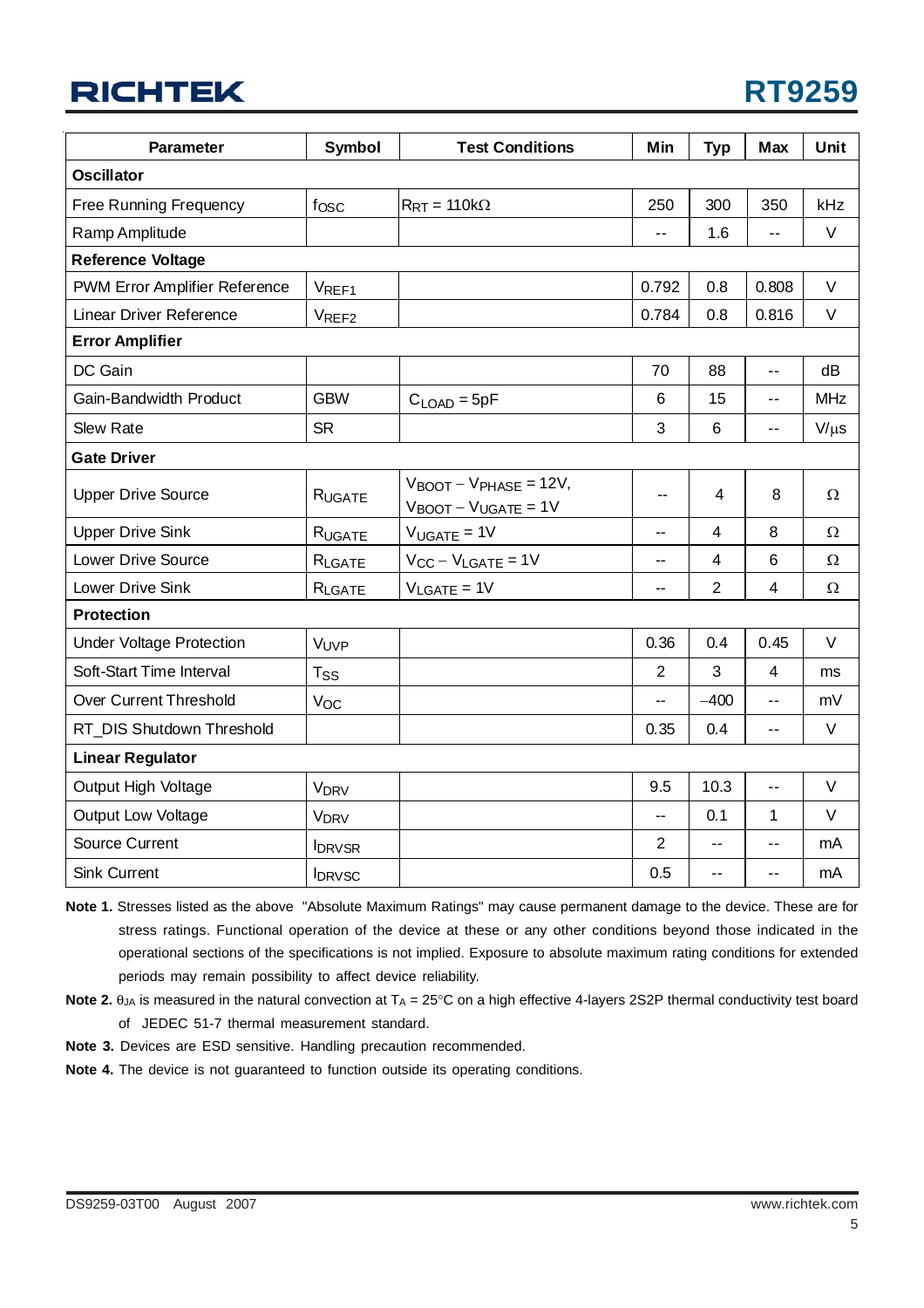

## **Typical Operating Characteristics**

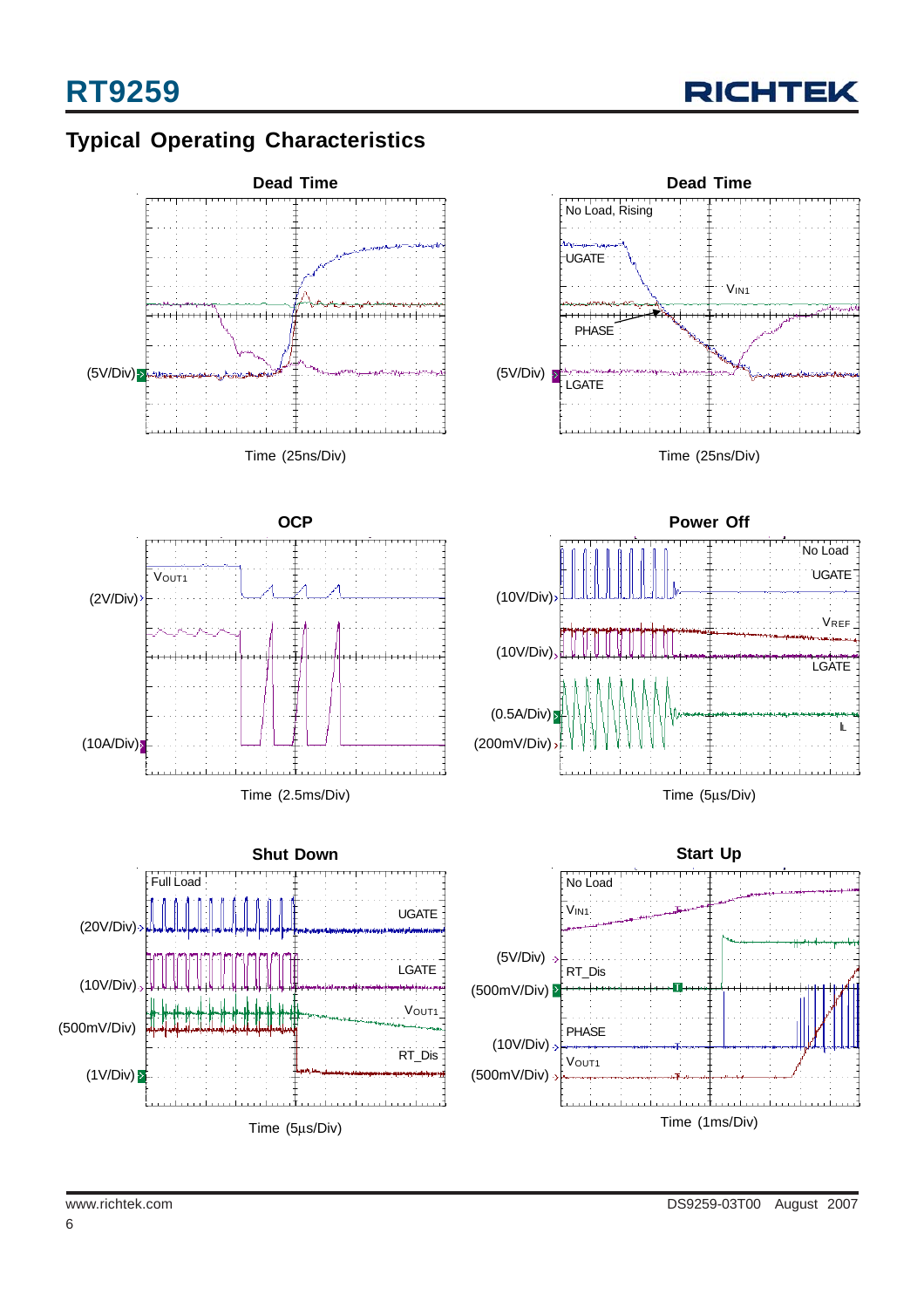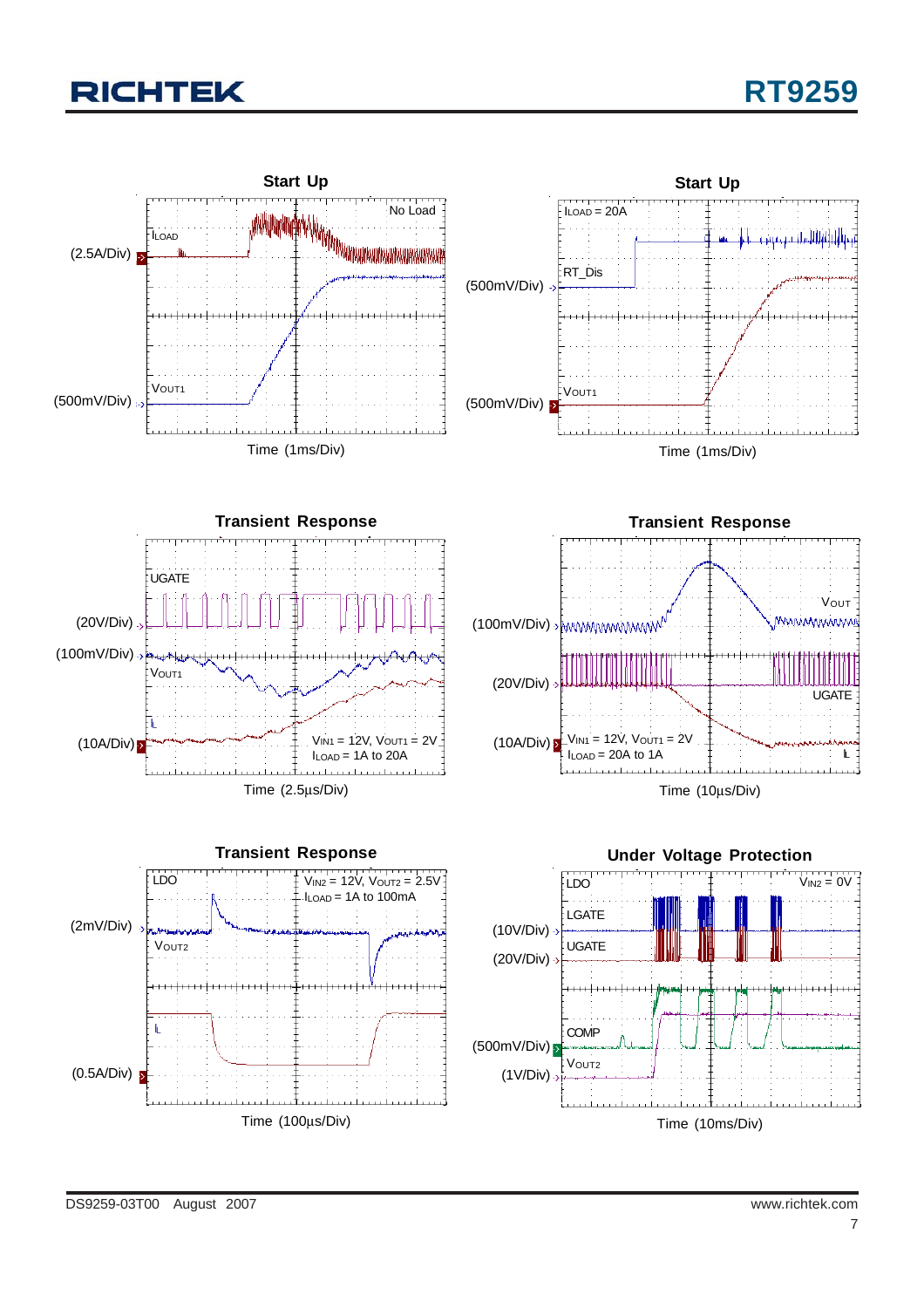### **Application Information**

#### **Introduction**

The RT9259 is a dual-channel DC/DC controller specifically designed to deliver high quality power where 12V power source is available. This part consists of a synchronous buck controller and an LDO controller. The synchronous buck controller integrates internal MOSFET drivers that support 12V+12V bootstrapped voltage for high efficiency power conversion. The bootstrap diode is built-in to simplify the circuit design and minimize external part count. The LDO controller drives an external N-MOSFET for lower power requirement.

#### **Internal 5VDD Regulator**

It is highly recommended to power the RT9259 with welldecoupled 12V to VCC12 pin. VCC12 powers the RT9259 control circuit, low side gate driver and bootstrap circuit for high side gate driver. A bootstrap diode is embedded to facilitates PCB design and reduce the total BOM cost. No external Schottky diode is required. The RT9259 integrates MOSFET gate drives that are powered from the VCC12 pin and support 12V + 12V driving capability. Converters that consist of RT9259 feature high efficiency without special consideration on the selection of MOSFETs.

An internal linear regulator regulates VCC12 input to a 5VDD voltage for internal control logic circuit. No external bypass capacitor is required for filtering the 5VDD voltage. This further facilitates PCB design and reduces the total BOM cost.

#### **Power On Reset**

The RT9259 automatically initializes upon applying input power (at the VCC12) pin. The power on reset function (POR) continually monitors the input bias supply voltage at the VCC12 pin. The VCC12V POR level is typically 9.6V at VCC12V rising.

#### **Frequency Setting and Shut Down**

Connecting a resistor  $R_{RT}$  from the RT\_DIS pin to GND sets the operation frequency. The relation can be roughly expressed in the equation.

 $f_{\text{OSC}} \cong 230$ kHz +  $\frac{7700}{R_{\text{RT}}}$ (kHz)

When let open, the free running frequency is 230kHz typically. Figure 1 shows the operation frequency vs.  $R_{RT}$ for quick reference.



Figure 1. RT vs. fsw at Low Frequency

Shorting the RT\_DIS pin to GND with an external signallevel MOSFET shuts down the device. This allows flexible power sequence control for specified application. The RT DIS pin threshold voltage is 0.4V typically.

#### **VIN1 Detection**

The RT9259 continuously generates a 10kHz pulse train with 1μs pulse width to turn on the upper MOSFET for detecting the existence of VIN1 after VCC12V POR and RT DIS enabled as shown in Figure 2. PHASE pin voltage is monitored during the detection duration.

If the PHASE voltage crosses 1.5V four times, VIN1 existence is recognized and the RT9259 initiates its soft start cycle as described in next section.

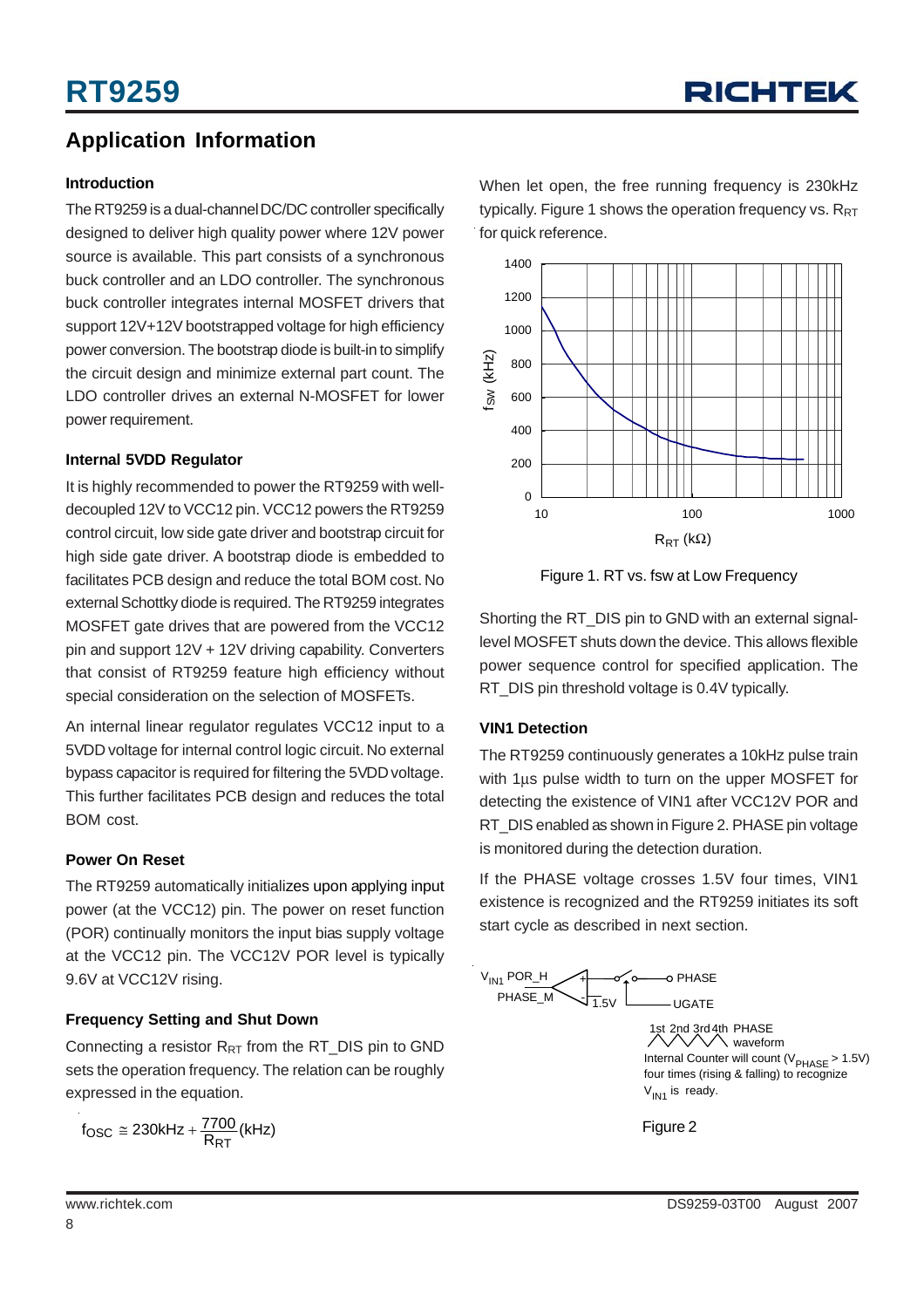# **RT9259**

#### **Soft Start for Synchronous Buck Converter**

A built-in soft-start is used to prevent surge current from power supply input during power on (referring to the Functional Block Diagram). The error amplifier EA is a threeinput device. SSE or  $V_{RFF1}$  whichever is smaller dominates the behavior non-inverting input. The internal soft start voltage SSE linearly ramps up to about 4V after VIN1 existence is recognized with about 2ms delay. According, the output voltage ramps up smoothly to its target level. The rise time of output voltage is about 2ms as shown in Figure 3.  $V_{RFF1}$  takes over the behavior EA when SSE >  $V_{RFF1}$ .

SSE is also used for LDO soft start. LDO input voltage VIN2 *MUST* be ready before SSE starts to ramp up. Otherwise UVP function of LDO may be triggered and shut down the RT9259.





#### **Under Voltage Protection**

The voltages at FB and FBL pin are monitored for under voltage protection (UVP) after the soft start is completed. UVP is triggered if one of the feedback voltages is under (50% x  $V_{REFX}$ ) with a 30us delay. As shown in Figure 4, the RT9259 PWM controller is shut down when  $V_{FB}$  drops lower than the UVP threshold. In Figure 5, the RT9259 shuts down after 4 time UVP hiccups triggered by FBL.







Figure 5. UVP hiccups triggered by FBL

#### **Over Current Protection**

The RT9259 senses the current flowing through lower MOSFET for over current protection (OCP) by sensing the PHASE pin voltage as shown in the Functional Block Diagram. A 40μA current source flows through internal 20kΩ ROCSET to PHASE pin causes 0.8V voltage drop across the resistor. OCP is triggered if the voltage at PHASE pin (drop of lower MOSFET  $V_{DS}$ ) is lower than  $-0.4V$  when low side MOSFET conducting. Accordingly inductor current threshold for OCP is a function of conducting resistance of lower MOSFET R<sub>DS(ON)</sub> as :

$$
I_{OCSET} = \frac{40\,\mu\text{A} \times \text{ROCSET}\left(20\text{k}\Omega\right) - 0.4\text{V}}{\text{R}_{DS(ON)}} = \frac{0.4\text{V}}{\text{R}_{DS(ON)}}
$$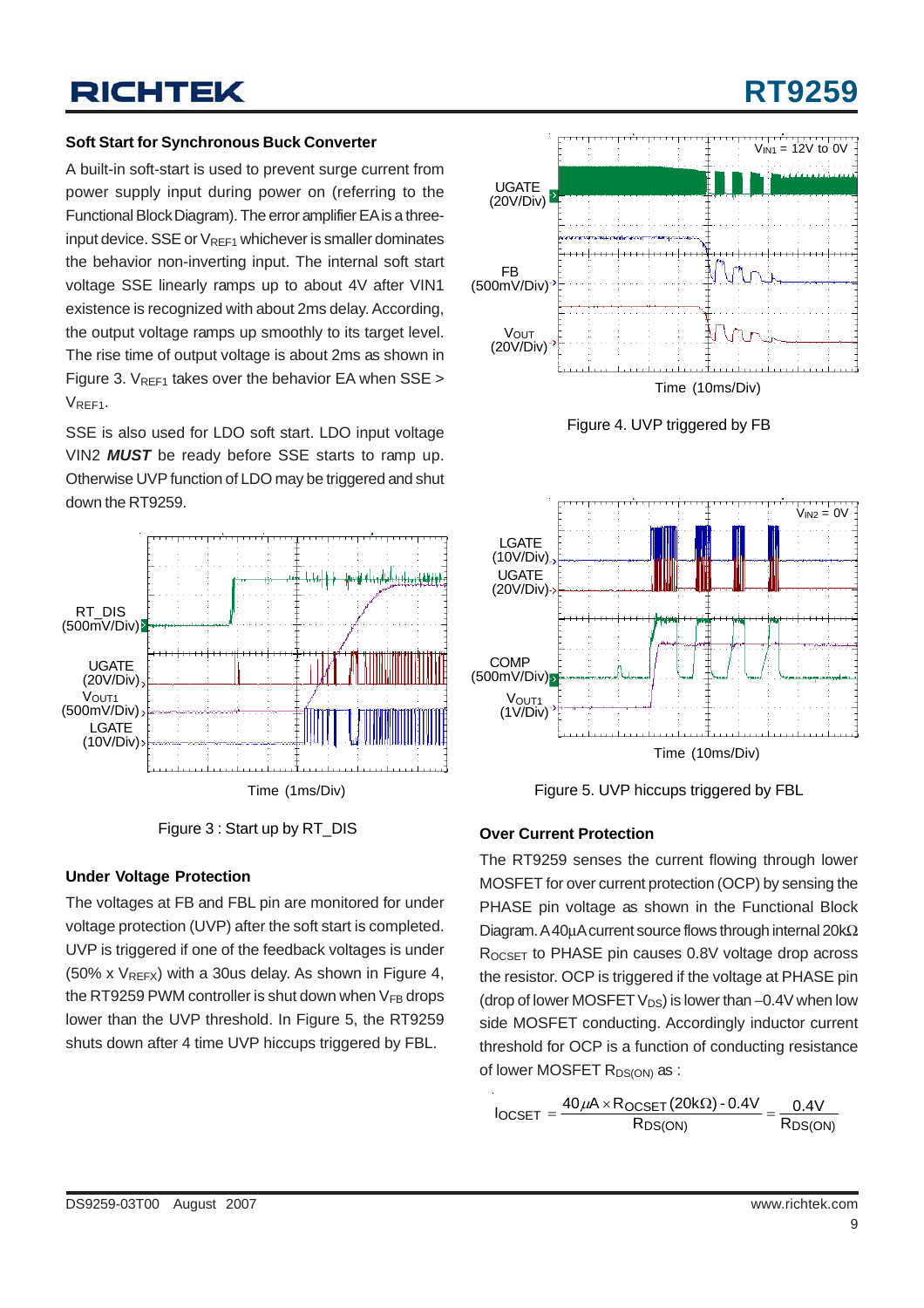# **RT9259**

If MOSFET with  $R_{DS(ON)} = 16 \text{m}\Omega$  is used, the OCP threshold current is about 25A. Once OCP is triggered. the RT9259 enters hiccup mode and re-soft starts again. The RT9259 shuts down after 4 time OCP hiccups.



Figure 6. Shorted then Start Up



Figure 7. Shorted then Start Up (Extended Figure 3)

### **Feedback Compensation**

The RT9259 is a voltage mode controller. The control loop is a single voltage feedback path including a compensator and modulator as shown Figure 8. The modulator consists of the PWM comparator and power stage. The PWM comparator compares error amplifier EA output (COMP) with oscillator (OSC) sawtooth wave to provide a Pulse-Width Modulated (PWM) with an amplitude of  $V_{IN}$  at the PHASE node. The PWM wave is smoothed by the output filter  $L_{\text{OUT}}$  and  $C_{\text{OUT}}$ . The output voltage ( $V_{\text{OUT}}$ ) is sensed and fed to the inverting input of the error amplifier.

A well-designed compensator regulates the output voltage to the reference voltage  $V_{REF}$  with fast transient response and good stability.

In order to achieve fast transient response and accurate output regulation, an adequate compensator design is necessary. The goal of the compensation network is to provide adequate phase margin (greater than 45 degrees) and the highest 0dB crossing frequency. It is also recommended to manipulate loop frequency response that its gain crosses over 0dB at a slope of −20dB/dec.



Figure 8. Closed Loop

### **1) Modulator Frequency Equations**

The modulator transfer function is the small-signal transfer function of  $V_{\text{OUT}}/V_{\text{COMP}}$  (output voltage over the error amplifier output. This transfer function is dominated by a DC gain, a double pole, and a zero as shown in Figure 10. The DC gain of the modulator is the input voltage  $(V_{\text{IN}})$ divided by the peak to peak oscillator voltage  $V_{\text{OSC}}$ . The output LC filter introduces a double pole, 40dB/decade gain slope above its corner resonant frequency, and a total phase lag of 180 degrees. The resonant frequency of the LC filter expressed as :

$$
f_{LC} = \frac{1}{2\pi\sqrt{L_{OUT} \times C_{OUT}}}
$$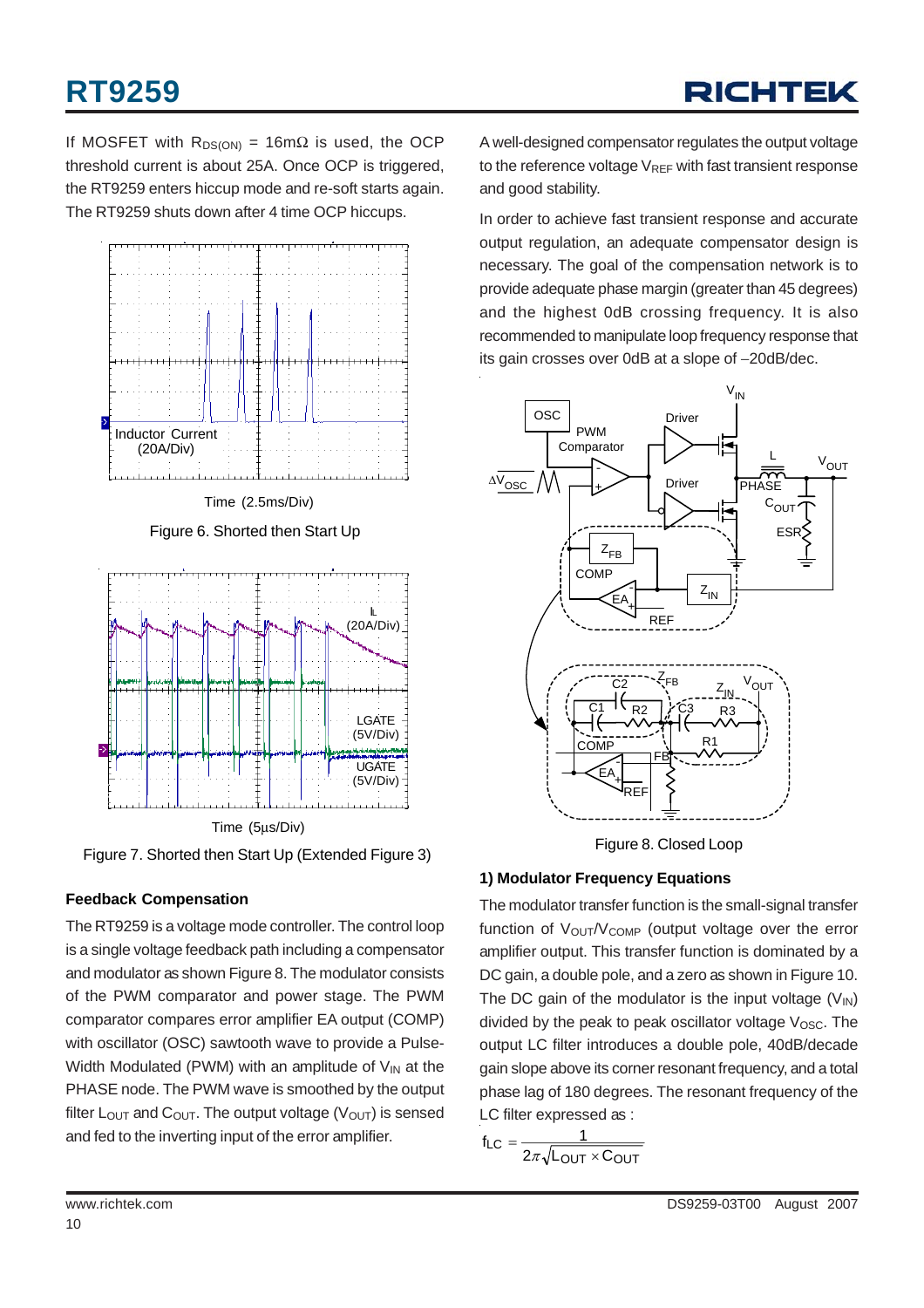The ESR zero is contributed by the ESR associated with the output capacitance. Note that this requires that the output capacitor should have enough ESR to satisfy stability requirements. The ESR zero of the output capacitor expressed as follows :

 $f_{ESR} = \frac{1}{2\pi \times C_{OUT} \times ESR}$ 

#### **2) Compensation Frequency Equations**

The compensation network consists of the error amplifier and the impedance networks  $Z_c$  and  $Z_F$  as shown in Figure 9.







Figure 10. Bode Plot

Figure 10 shows the DC-DC converter's gain vs. frequency. The compensation gain uses external impedance networks  $Z_C$  and  $Z_F$  to provide a stable, high bandwidth loop. High crossover frequency is desirable for fast transient response, but often jeopardize the system stability. In order to cancel one of the LC filter poles, place the zero before the LC filter resonant frequency. In the experience, place the zero at 75% LC filter resonant frequency. Crossover frequency should be higher than the ESR zero but less than 1/5 of the switching frequency. The second pole is placed at half the switching frequency.

#### **Thermal Considerations**

For continuous operation, do not exceed absolute maximum operation junction temperature 125°C. The maximum power dissipation depends on the thermal resistance of IC package, PCB layout, the rate of surroundings airflow and temperature difference between junction to ambient. The maximum power dissipation can be calculated by following formula :

$$
P_{D(MAX)} = (T_{J(MAX)} - T_A) / \theta_{JA}
$$

Where  $T_{J(MAX)}$  is the maximum operation junction temperature 125 $\degree$ C, T<sub>A</sub> is the ambient temperature and the  $\theta_{JA}$  is the junction to ambient thermal resistance.

For recommended operating conditions specification of RT9259, where  $T_{J(MAX)}$  is the maximum junction temperature of the die (125 $\degree$ C) and T<sub>A</sub> is the maximum ambient temperature. The junction to ambient thermal resistance  $\theta_{JA}$  is layout dependent. For VQFN-16L 4x4 packages, the thermal resistance  $\theta_{JA}$  is 54°C/W on the standard JEDEC 51-7 four-layers thermal test board.

The maximum power dissipation at  $T_A = 25^{\circ}$ C can be calculated by following formula :

 $P_{D(MAX)} = (125^{\circ}C - 25^{\circ}C) / 54^{\circ}C/W = 1.852 W$  for QFN-16L 4x4 packages

 $P_{D(MAX)} = (125°C - 25°C) / 100°C/W = 1.000 W for$ SOP-14 packages

 $P_{D(MAX)} = (125°C - 25°C) / 110°C/W = 0.909 W for$ SSOP-16 packages

The maximum power dissipation depends on operating ambient temperature for fixed  $T_{J(MAX)}$  and thermal resistance θJA. For RT9259 packages, the Figure 11 of derating curves allows the designer to see the effect of rising ambient temperature on the maximum power allowed.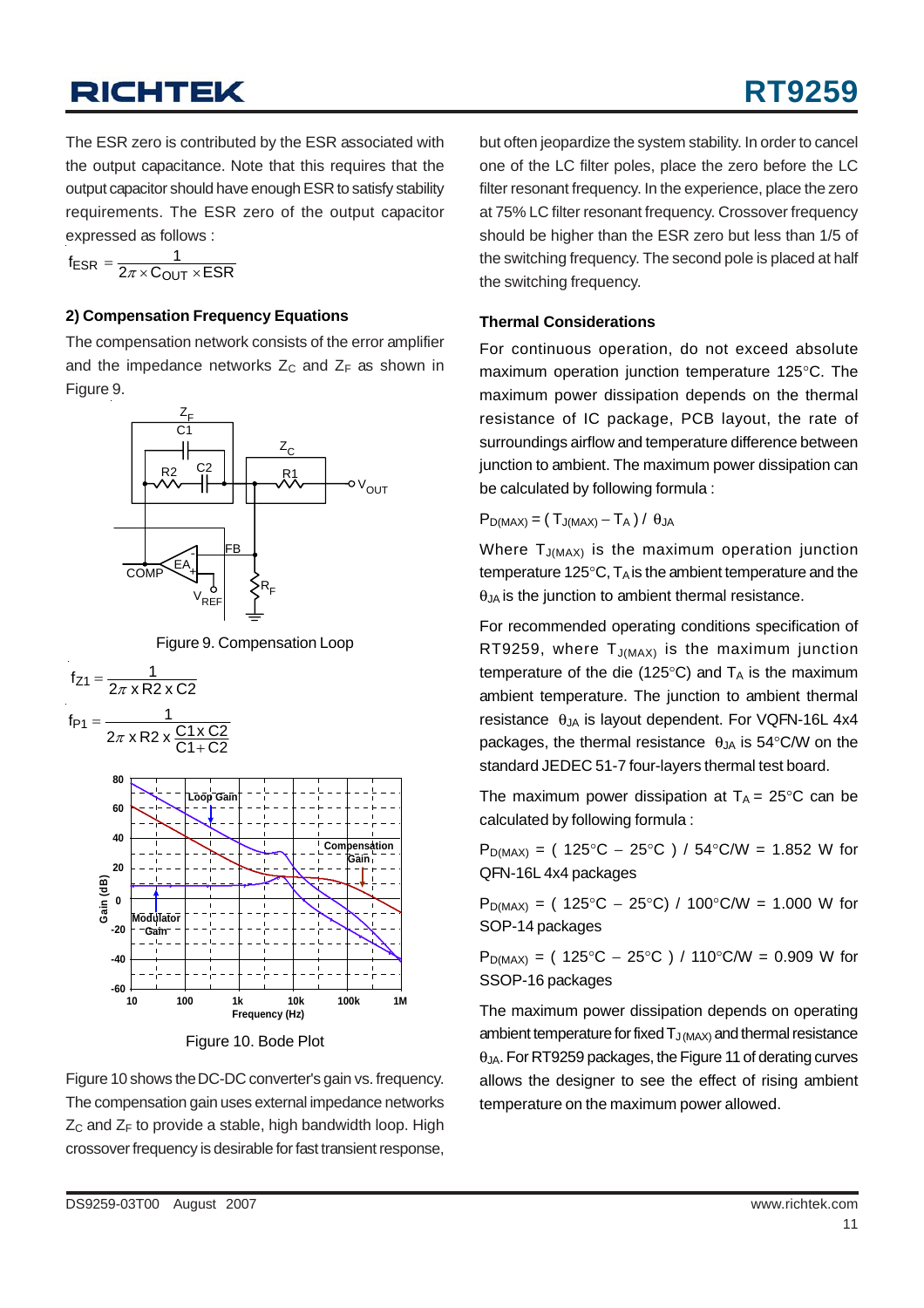# **RT9259**





Figure 11. Derating Curves for RT9259 Packages

#### **PCB Layout Considerations**

MOSFETs switch very fast and efficiently. The speed with which the current transitions from one device to another causes voltage spikes across the interconnecting impedances and parasitic circuit elements. The voltage spikes can degrade efficiency and radiate noise, that results in over-voltage stress on devices. Careful component placement layout and printed circuit design can minimize the voltage spikes induced in the converter. Consider, as an example, the turn-off transition of the upper MOSFET prior to turn-off, the upper MOSFET was carrying the full load current. During turn-off, current stops flowing in the upper MOSFET and is picked up by the low side MOSFET or schottky diode.

Any inductance in the switched current path generates a large voltage spike during the switching interval. Careful component selections, layout of the critical components, and use shorter and wider PCB traces help in minimizing the magnitude of voltage spikes.

There are two sets of critical components in a DC-DC converter using the RT9259. The switching power components are most critical because they switch large amounts of energy, and as such, they tend to generate equally large amounts of noise. The critical small signal components are those connected to sensitive nodes or those supplying critical bypass current.

The power components and the PWM controller should be placed firstly. Place the input capacitors, especially the high-frequency ceramic decoupling capacitors, close to the power switches. Place the output inductor and output capacitors between the MOSFETs and the load. Also locate the PWM controller near by MOSFETs. A multi-layer printed circuit board is recommended. Figure 12 shows the connections of the critical components in the converter. Note that the capacitors  $C_{IN}$  and  $C_{OUT}$  each of them represents numerous physical capacitors.

Use a dedicated grounding plane and use vias to ground all critical components to this layer. Apply another solid layer as a power plane and cut this plane into smaller islands of common voltage levels. The power plane should support the input power and output power nodes. Use copper filled polygons on the top and bottom circuit layers for the PHASE node, but it is not necessary to oversize this particular island. Since the PHASE node is subjected to very high dV/dt voltages, the stray capacitance formed between these islands and the surrounding circuitry will tend to couple switching noise. Use the remaining printed circuit layers for small signal routing. The PCB traces between the PWM controller and the gate of MOSFET and also the traces connecting source of MOSFETs should be sized to carry 2A peak currents.



Figure 12. The connections of the critical components in the converter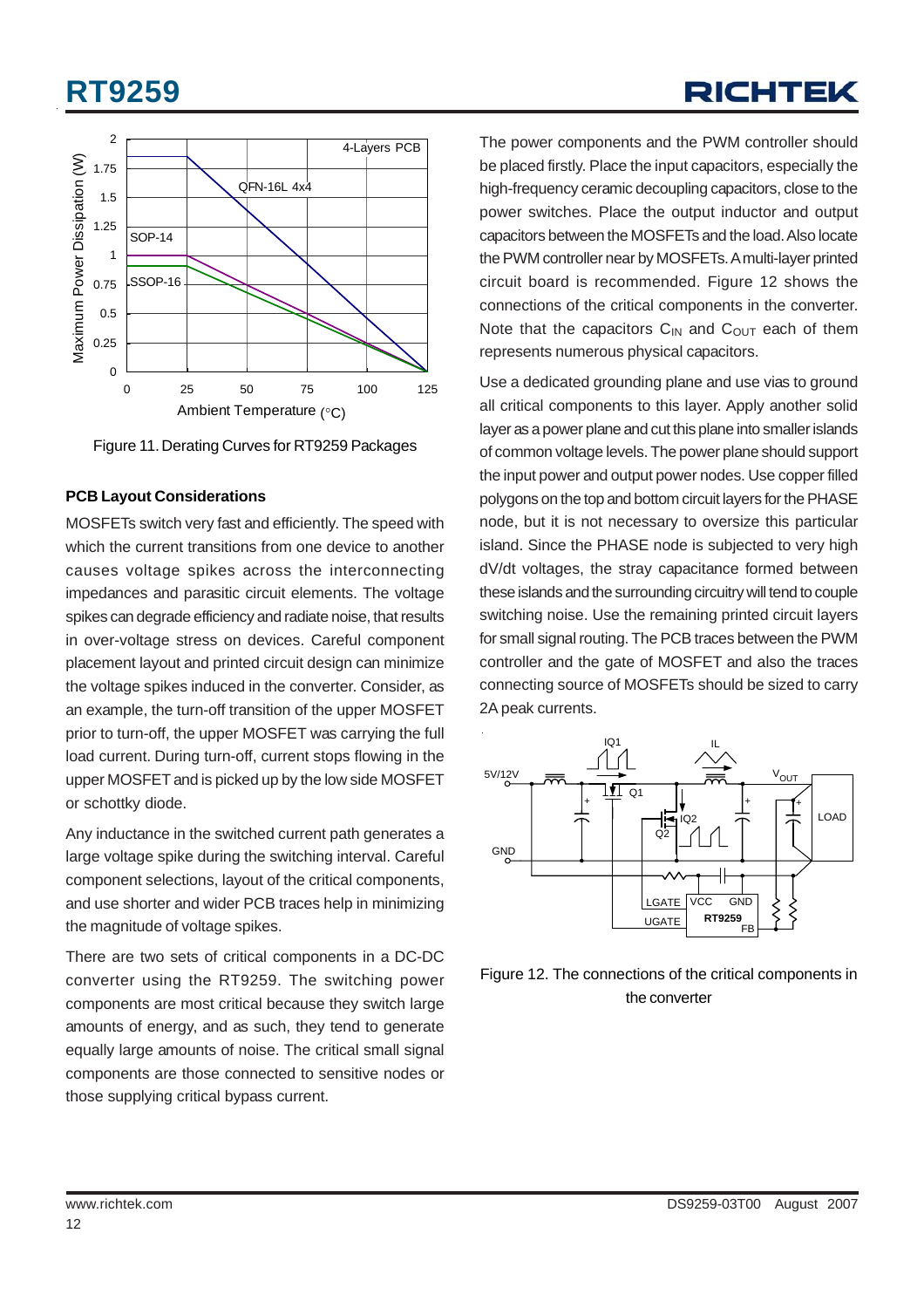

## **Outline Dimension**



|        |       | <b>Dimensions In Millimeters</b> | <b>Dimensions In Inches</b> |            |  |
|--------|-------|----------------------------------|-----------------------------|------------|--|
| Symbol | Min   | <b>Max</b>                       | Min                         | <b>Max</b> |  |
| A      | 8.534 | 8.738                            | 0.336                       | 0.344      |  |
| В      | 3.810 | 3.988                            | 0.150                       | 0.157      |  |
| C      | 1.346 | 1.753                            | 0.053                       | 0.069      |  |
| D      | 0.330 | 0.508                            | 0.013                       | 0.020      |  |
| F      | 1.194 | 1.346                            | 0.047                       | 0.053      |  |
| н      | 0.178 | 0.254                            | 0.007                       | 0.010      |  |
|        | 0.102 | 0.254                            | 0.004                       | 0.010      |  |
| J      | 5.791 | 6.198                            | 0.228                       | 0.244      |  |
| M      | 0.406 | 1.270                            | 0.016                       | 0.050      |  |

**14–Lead SOP Plastic Package**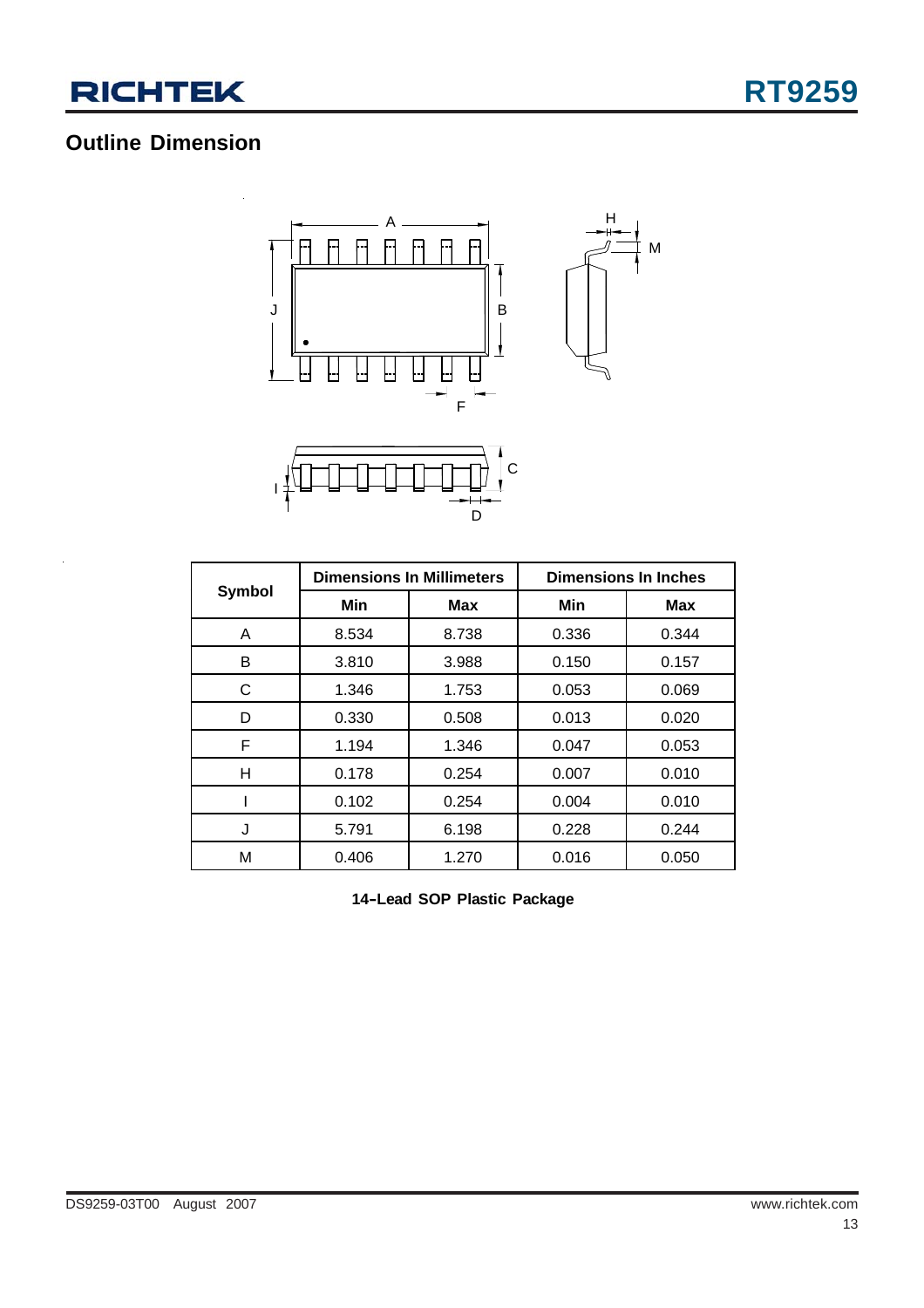



|                |       | <b>Dimensions In Millimeters</b> | <b>Dimensions In Inches</b> |       |  |
|----------------|-------|----------------------------------|-----------------------------|-------|--|
| <b>Symbol</b>  | Min   | Max                              | Min                         | Max   |  |
| A              | 1.346 | 1.753                            | 0.053                       | 0.069 |  |
| A1             | 0.102 | 0.254                            | 0.004                       | 0.010 |  |
| A2             |       | 1.499                            | 0.059                       |       |  |
| b              | 0.203 | 0.305                            | 0.008                       | 0.012 |  |
| С              | 0.178 | 0.254                            | 0.007                       | 0.010 |  |
| D              | 4.801 | 5.004                            | 0.189                       | 0.197 |  |
| e              | 0.635 |                                  | 0.025                       |       |  |
| E              | 5.791 | 6.198                            | 0.228                       | 0.244 |  |
| E <sub>1</sub> | 3.810 | 3.988                            | 0.150                       | 0.157 |  |
|                | 0.406 | 1.270                            | 0.016                       | 0.050 |  |

**16-Lead SSOP Plastic Package**